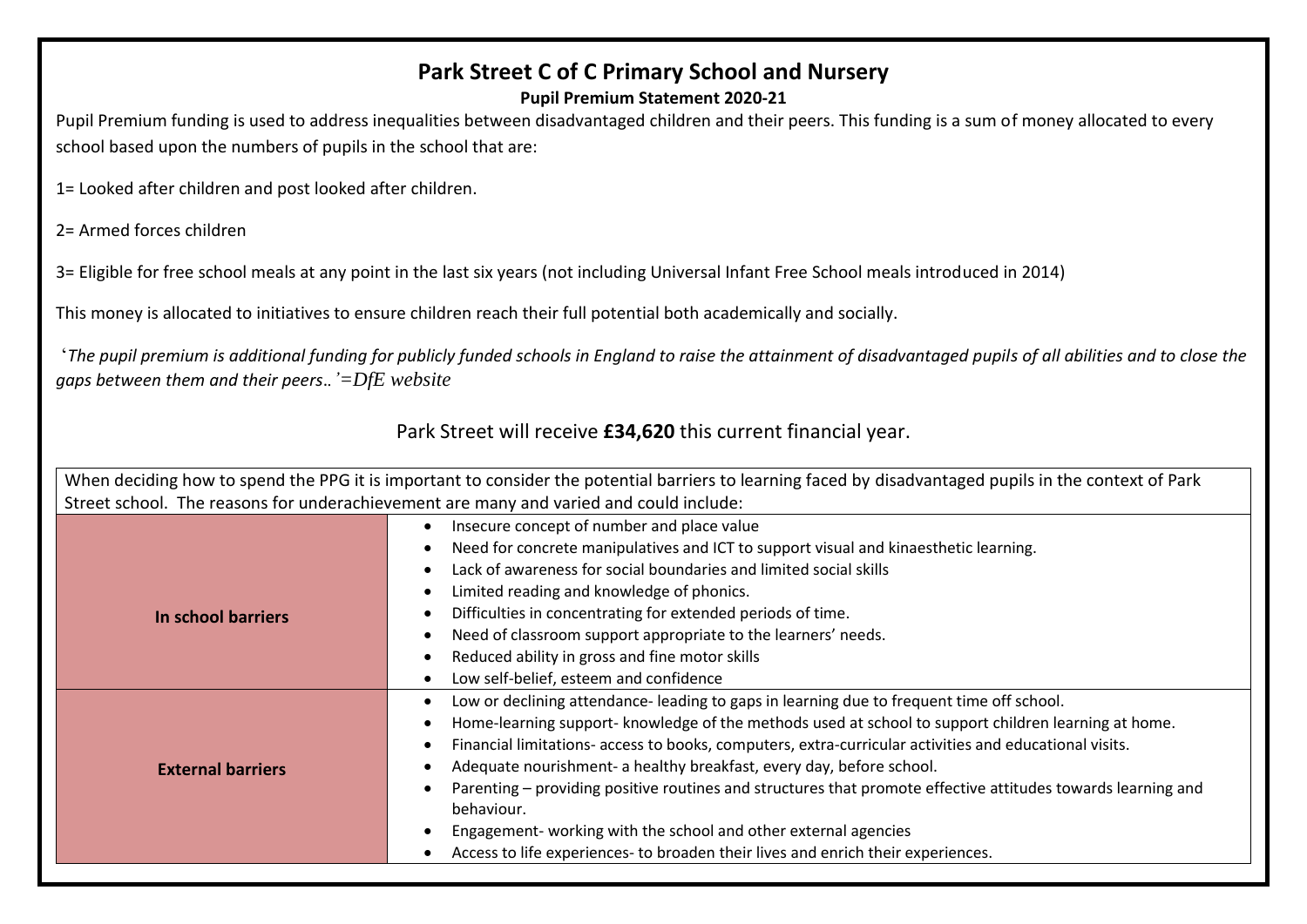### **Main barriers identified for action in 2020 - 2021**

- 1. Social and emotional issues that may affect pupils' mind-set, wellness and attitude to learning. They may have low self-esteem and confidence, which affects how they approach and persevere in tasks. This can affect their resilience, which in turn can affect how they reflect upon and attempt future tasks.
- 2. Financial issues which may affect important social interactions and well-being of children if extra-curricular activities, school trips, music lessons and residential visits cannot be afforded.
- 3. Difficulties in sustaining a level of focus and attention to concentrate for extended periods resulting in children not reaching their true learning potential.
- 4. Children out of school education from March with some not returning for 6 months. Home learning for some pupils was limited, infrequent or non-existent resulting in widening gaps compared to peers and possible deterioration in classroom behaviour, confidence and motivation.

| <b>Barrier</b> | <b>Action</b>                                                                                                                                    | <b>Expected outcome</b>                                                                                                                                                                                                                                                                                                                                                                                                            | Cost                                       |
|----------------|--------------------------------------------------------------------------------------------------------------------------------------------------|------------------------------------------------------------------------------------------------------------------------------------------------------------------------------------------------------------------------------------------------------------------------------------------------------------------------------------------------------------------------------------------------------------------------------------|--------------------------------------------|
| $1$ and $4$    | Provide a nurture group for those who will<br>benefit from this intervention.                                                                    | Identified children will receive additional small group support to address their emotional<br>health and well-being. This will provide them with strategies to help them deal with their<br>specific needs.                                                                                                                                                                                                                        | £1675                                      |
|                | Provide a social skills group.                                                                                                                   | Children in need of understanding and coping with social interactions and friendship issues<br>will be given strategies which will benefit them in the playground and when working in pair<br>and group situations.                                                                                                                                                                                                                | £1675                                      |
|                | Consolidate a whole school approach to<br>growth mind-set that is embedded within the<br>culture of the school.                                  | Children change their way of their thinking, feeling empowered by situations that are difficult<br>or challenging and viewing them as opportunities to practise and improve. This change of<br>mindset will create motivated and resilient learners that are not afraid to move out of their<br>comfort zones.                                                                                                                     | CPD <sub>&amp;</sub><br>monitoring<br>time |
|                | Provide well-being woods sessions - Y1-Y6                                                                                                        | Talking and team-work will help children to understand some of the complex needs of their<br>peers while sharing thoughts and feelings. Children gain a better understanding of how to<br>tolerate and deal with friendship and social issues which will help them in group-work<br>situations and on the playground, enabling them to be ready-to-learn when they come back in<br>to class after any issues that may have arisen. | £3040                                      |
|                | Provide additional lunchtime well-being-<br>woods session targeting those children with<br>specific need for emotional stability and<br>nurture. | A small and focused group session that brings promotes well-being, resulting in happier<br>children with a greater sense of security.                                                                                                                                                                                                                                                                                              | £525                                       |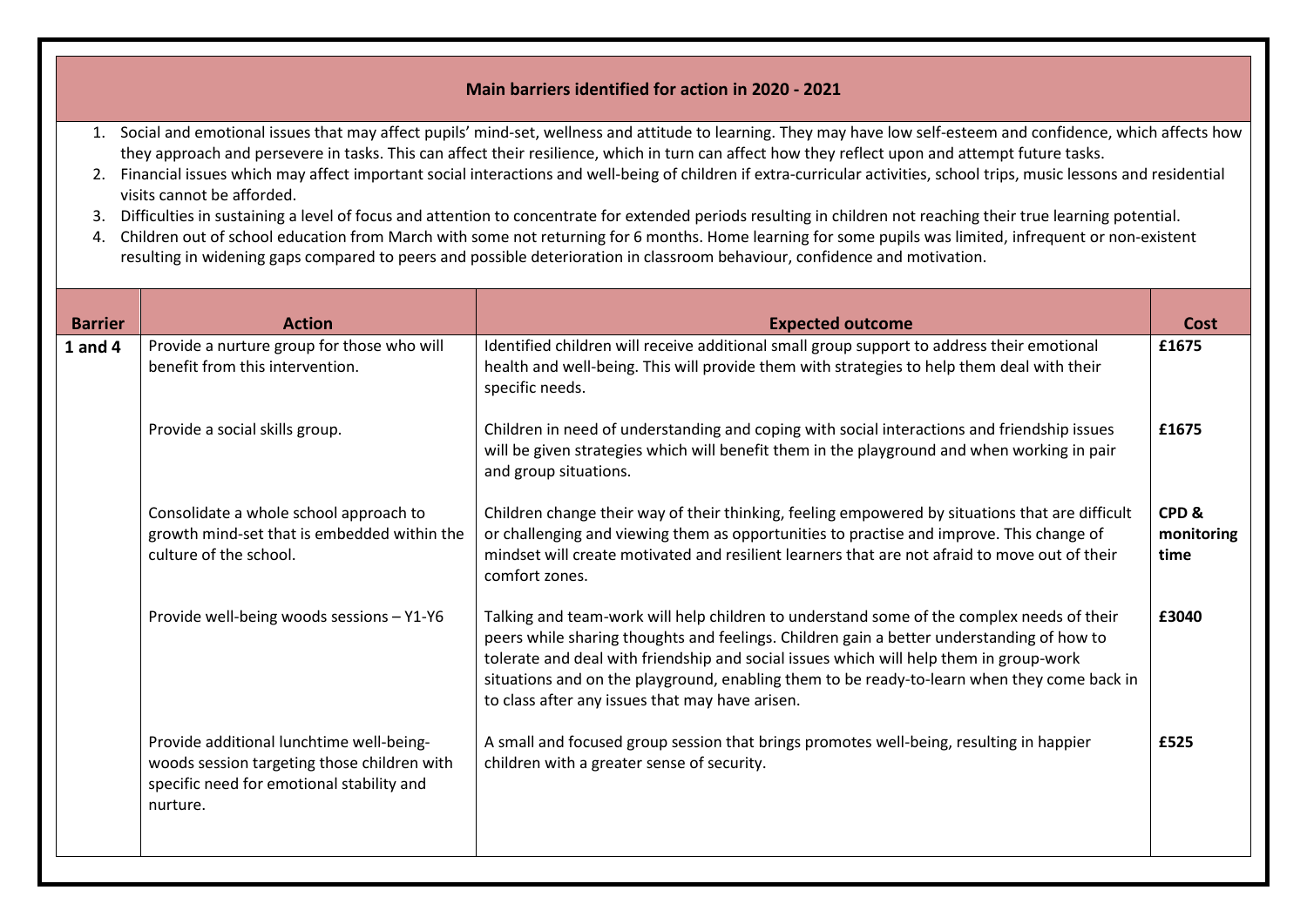| Refer to the zones of regulation both in class<br>and outside                                                                                                                                                                                                                    | Children will become more in tune with their emotions and be able to reflect on what is<br>contributing to them feeling as they do. By recognising how they feel and why, they can<br>implement strategies to help them recover quicker and be ready to learn, thus increasing their<br>learning potential which will help to narrow the gaps.                                      |                                    |
|----------------------------------------------------------------------------------------------------------------------------------------------------------------------------------------------------------------------------------------------------------------------------------|-------------------------------------------------------------------------------------------------------------------------------------------------------------------------------------------------------------------------------------------------------------------------------------------------------------------------------------------------------------------------------------|------------------------------------|
| Ensure time is allocated for response, reflect<br>and restore sessions so children can work<br>through emotional and behaviour difficulties.                                                                                                                                     | Children will gain confidence and support from talking to teaching staff and their peers,<br>benefitting from time dedicated to discussing and understanding emotional issues so they can<br>move on and get back to a balanced mental and emotional state where they are ready to<br>learn. This will enable them to achieve their learning potential and help to narrow the gaps. | <b>Staff time</b>                  |
| Access to VISTA; a service that provides<br>family support and includes a behaviour<br>support worker. It offers parenting support &<br>courses, family first assessment and a second<br>advice service.                                                                         | Support for families that are in need of this support.                                                                                                                                                                                                                                                                                                                              | £1365                              |
| Access to sing-up with a song-bank to<br>compliment all year groups' curricum topics<br>and other areas of learning.                                                                                                                                                             | Use singing to promote well-being and mental alertness, concentration and memory.                                                                                                                                                                                                                                                                                                   | £236.52                            |
| Using a Prayer and worry box in each class so<br>children have time at any point throughout<br>the day to comment on concerns, worries or<br>thoughts they may have as well as reflecting<br>or praying. These are then gathered weekly<br>and shared in class in an open forum. | Sharing, discussing, listening and responding helps children to feel valued and appreciated. It<br>can restore concerns they may have and alleviate anxiety in a confidential yet inclusive way.                                                                                                                                                                                    | Staff time,<br>CPD&<br>monitoring. |
| Purchase of Coram scarf and Lifebus scheme                                                                                                                                                                                                                                       | Helping to promote social and emotional understanding across a range of current and topical<br>themes.                                                                                                                                                                                                                                                                              | £414                               |
| Upkeep of 3 chickens.                                                                                                                                                                                                                                                            | Embracing important life lessons of responsibility, nurture, trust and empathy.                                                                                                                                                                                                                                                                                                     | £210                               |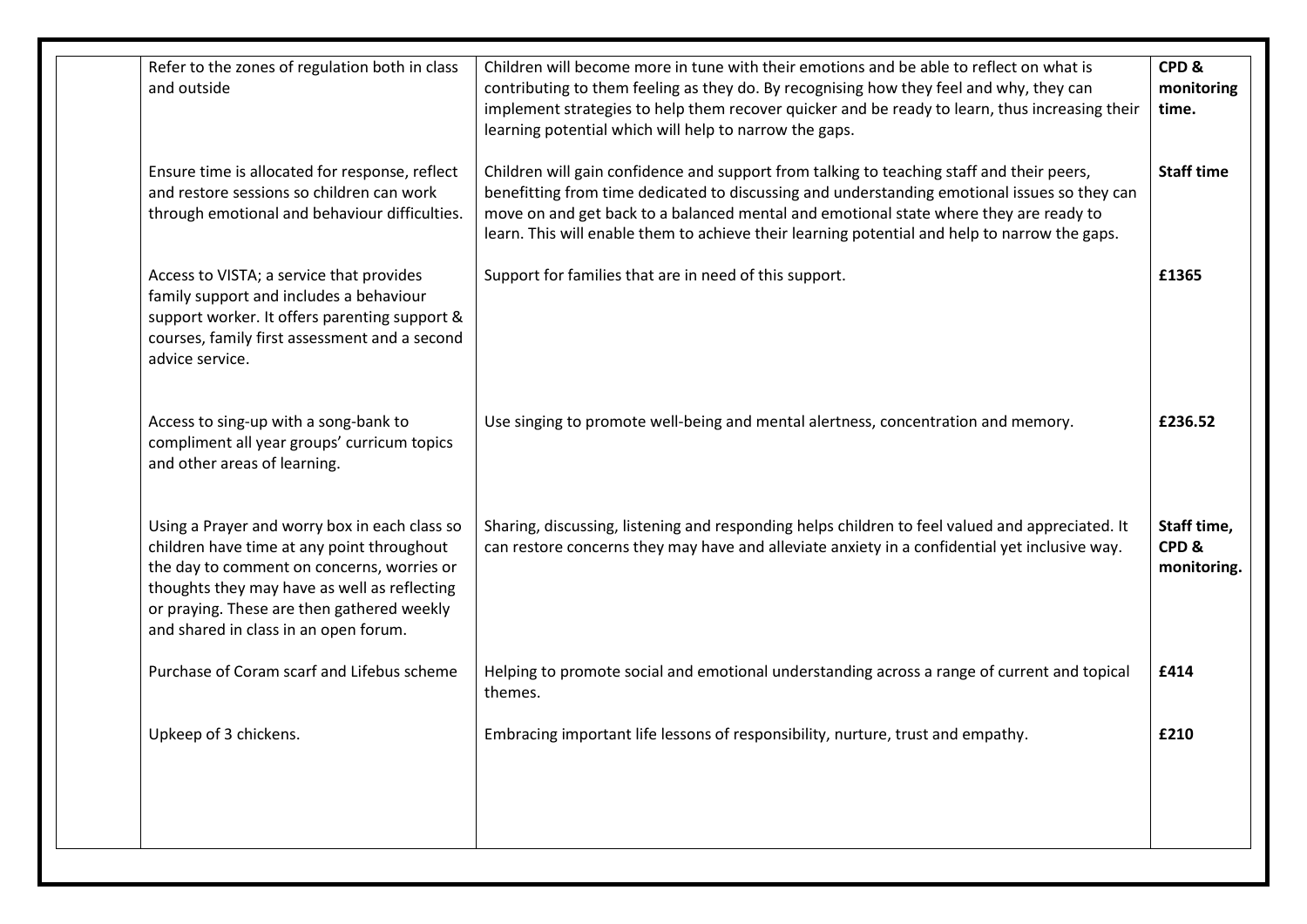| $\overline{2}$                                                                                                                          | Provide financial support; either directly from<br>Participating in extra-curricular activities allow children to contribute to their school and<br>school funds, match funding or finding<br>community which is important for preparing them for life outside of academics. Studies show<br>external funders to provide extra-curricular<br>a correlation between improved attainment, behaviour and work habits as a result in pupils'<br>experiences for pupils that would otherwise<br>involvement in after-school activities.<br>go without.<br>School trips provide a great opportunity for pupils to gain experience of the wider world and<br>face a range of challenges that can contribute significantly to their personal development.<br>Schools trips also make a major contribution to the acquisition of knowledge and development<br>of skills.<br>The benefits of attending a residential trip are huge and have wide reaching impacts on the<br>pupils that attend them; from making new friendships, to gaining self-esteem and self-<br>confidence to becoming independent by carrying out tasks for oneself etc. |                                                                                                                                                                                                                                                                                                                                                                                                          | £5610<br>£990<br>£450                             |
|-----------------------------------------------------------------------------------------------------------------------------------------|---------------------------------------------------------------------------------------------------------------------------------------------------------------------------------------------------------------------------------------------------------------------------------------------------------------------------------------------------------------------------------------------------------------------------------------------------------------------------------------------------------------------------------------------------------------------------------------------------------------------------------------------------------------------------------------------------------------------------------------------------------------------------------------------------------------------------------------------------------------------------------------------------------------------------------------------------------------------------------------------------------------------------------------------------------------------------------------------------------------------------------------|----------------------------------------------------------------------------------------------------------------------------------------------------------------------------------------------------------------------------------------------------------------------------------------------------------------------------------------------------------------------------------------------------------|---------------------------------------------------|
|                                                                                                                                         | Provide financial support towards peripatetic<br>music lessons for pupils that may not be able<br>to choose to partake in this opportunity.                                                                                                                                                                                                                                                                                                                                                                                                                                                                                                                                                                                                                                                                                                                                                                                                                                                                                                                                                                                           | Research shows that learning to play a music instrument stimulates the brain, improving<br>memory and abstract reasoning. It helps to instil calm and gives a sense of pride and<br>achievement. Learning to play an instrument improves patience, builds confidence, increases<br>discipline and time-management. These are life-long attributes that will contribute to a sell-<br>rounded individual. | £189                                              |
| Participate in take-ten, wake and shake and<br>3<br>supermover activities- physical brain-breaks<br>to energise and stimulate children. |                                                                                                                                                                                                                                                                                                                                                                                                                                                                                                                                                                                                                                                                                                                                                                                                                                                                                                                                                                                                                                                                                                                                       | This 'brainergiser' helps children to refocus, settle and concentrate. This increased<br>attentiveness promotes a readiness to learn which in turn increases the quantity and quality<br>of work productivity.                                                                                                                                                                                           | Staff time,<br>CPD <sub>&amp;</sub><br>monitoring |
|                                                                                                                                         | Run a daily mile.<br>Allocating time out of class to run a daily mile helps to improve physical, social, emotional and<br>mental health and well-being.                                                                                                                                                                                                                                                                                                                                                                                                                                                                                                                                                                                                                                                                                                                                                                                                                                                                                                                                                                               |                                                                                                                                                                                                                                                                                                                                                                                                          | <b>Staff time</b>                                 |
|                                                                                                                                         | Provide a twice-weekly homework club.<br>With pre-learning, children will feel prepared and up-skilled so they can approach new<br>concepts with greater confidence. Through consolidation, led in a stimulating environment<br>with access to all resources in small teaching groups, children can revisit areas of difficulty and<br>complete homework to a high quality. This will increase confidence and self-esteem, help with<br>organisation, time-management, focus and concentration.                                                                                                                                                                                                                                                                                                                                                                                                                                                                                                                                                                                                                                       |                                                                                                                                                                                                                                                                                                                                                                                                          | £990                                              |
|                                                                                                                                         | 1:1 and small group intervention dedicated to<br>the group and individual needs of the<br>learners.                                                                                                                                                                                                                                                                                                                                                                                                                                                                                                                                                                                                                                                                                                                                                                                                                                                                                                                                                                                                                                   | Children will make accelerated progress benefitting from tailored programs to suit learners'<br>needs and/or specific time allocated to consolidating areas of difficulty and misconception.                                                                                                                                                                                                             | £3,840                                            |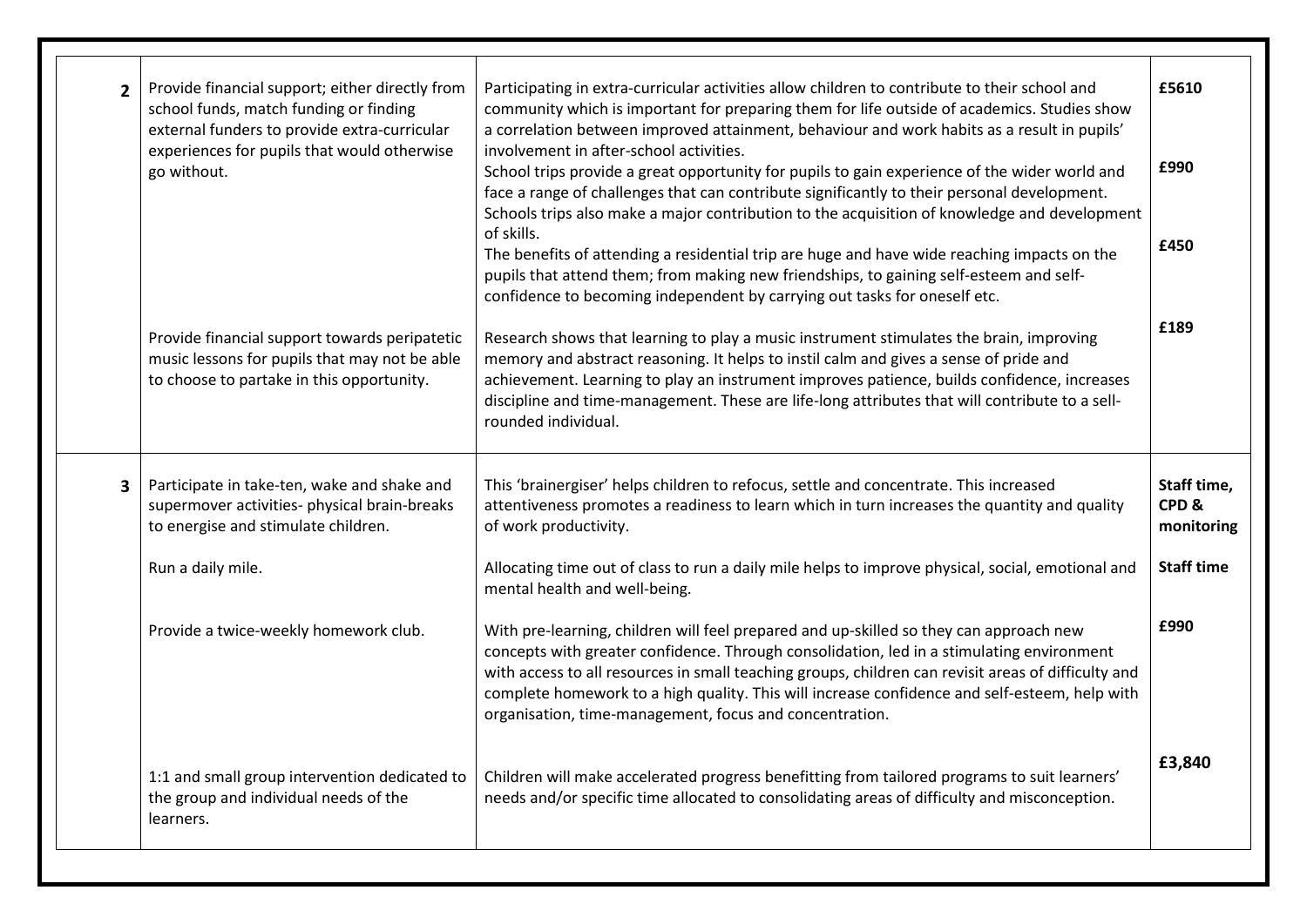| Supporting learners with pre-learning<br>This will help to close the gap between pupil premium children and their peers by supporting<br>4<br>opportunities as well as consolidation in<br>identified children.<br>areas of misconception whilst providing<br>emotional scaffolding towards perseverance<br>and resilience. |                                        |                                                                                                                    | £9,158.63  |
|-----------------------------------------------------------------------------------------------------------------------------------------------------------------------------------------------------------------------------------------------------------------------------------------------------------------------------|----------------------------------------|--------------------------------------------------------------------------------------------------------------------|------------|
|                                                                                                                                                                                                                                                                                                                             | <b>Additional expenditure</b>          | Subscription to Adoption UK                                                                                        | £225       |
|                                                                                                                                                                                                                                                                                                                             |                                        | Achievement for All program                                                                                        | £4150      |
| <b>TOTAL</b>                                                                                                                                                                                                                                                                                                                |                                        |                                                                                                                    | £34,743.15 |
|                                                                                                                                                                                                                                                                                                                             |                                        | This strategy is monitored regularly by the PPG co-ordinator and reviewed termly along with the Head and Governor. |            |
|                                                                                                                                                                                                                                                                                                                             |                                        | <b>Pupil Premium Plus expenditure</b>                                                                              |            |
|                                                                                                                                                                                                                                                                                                                             |                                        | (based on January census figures funded currently                                                                  |            |
|                                                                                                                                                                                                                                                                                                                             |                                        | This statement shows the strategies, initiatives and support that have been allocated to the Pupil Premium PLus.   |            |
|                                                                                                                                                                                                                                                                                                                             | <b>Adoption UK Subscription</b>        | £225                                                                                                               |            |
|                                                                                                                                                                                                                                                                                                                             | TWIGS Girl Power extracurricular group | £525                                                                                                               |            |
| Confidence Builder extracurricular group<br>£525                                                                                                                                                                                                                                                                            |                                        |                                                                                                                    |            |
| Extra-curricular clubs (projected figure)<br>£510                                                                                                                                                                                                                                                                           |                                        |                                                                                                                    |            |
|                                                                                                                                                                                                                                                                                                                             |                                        |                                                                                                                    |            |
| Classroom support                                                                                                                                                                                                                                                                                                           |                                        | £1680                                                                                                              |            |
|                                                                                                                                                                                                                                                                                                                             |                                        |                                                                                                                    |            |
|                                                                                                                                                                                                                                                                                                                             |                                        |                                                                                                                    |            |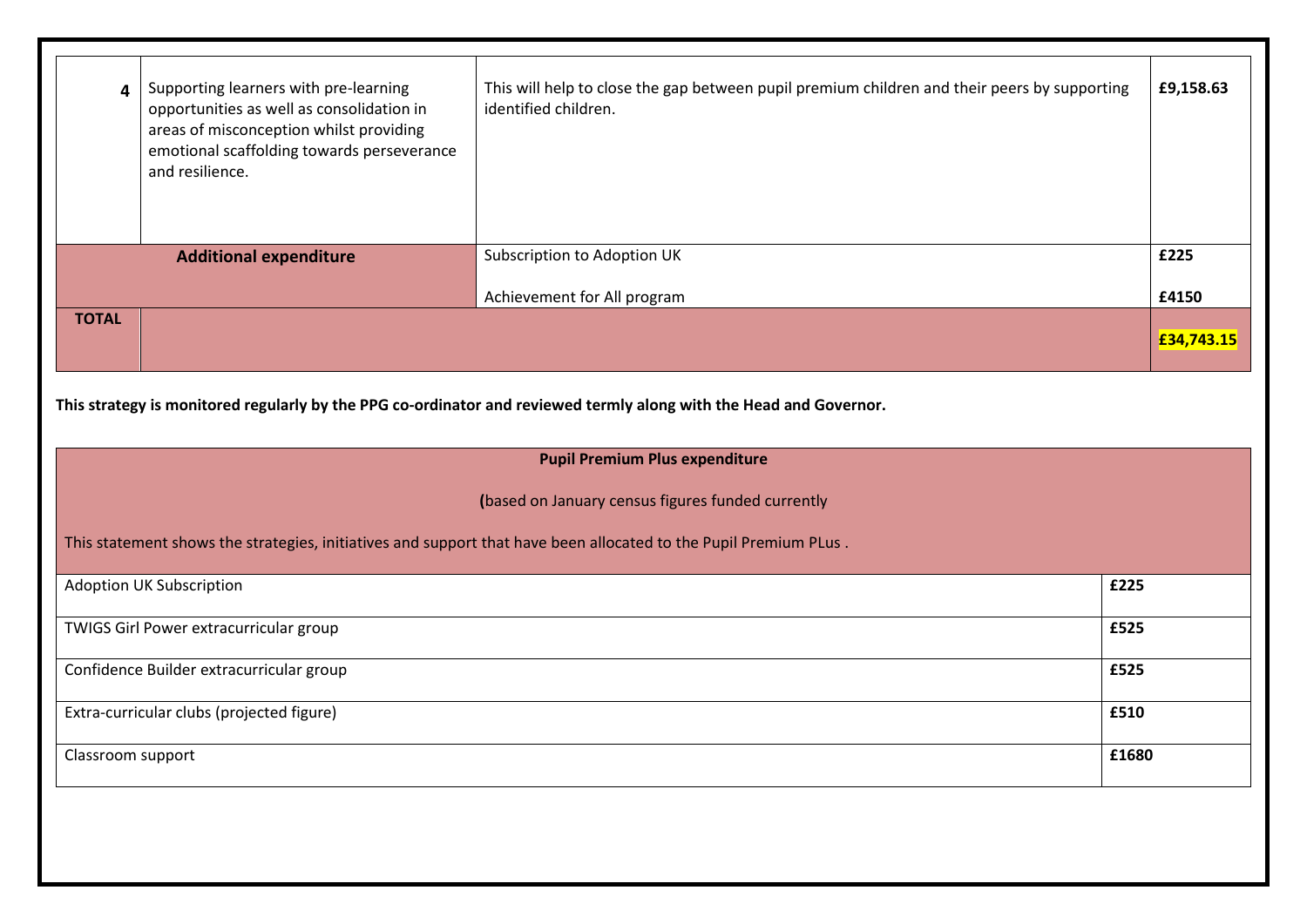|                 | How the school will measure the impact                                                                                                                                                                                                                                                                                                                                                      |  |  |  |
|-----------------|---------------------------------------------------------------------------------------------------------------------------------------------------------------------------------------------------------------------------------------------------------------------------------------------------------------------------------------------------------------------------------------------|--|--|--|
| <b>Action 1</b> | Soft data such as: pupil voice, parent comments, discussion at pupil progress meetings, Ofsted Parent view, staff commentaries, reflective<br>discussions with PPG co-ordinator, staff meetings, twilight sessions and INSET days, plus lesson observations.<br>Greater pupil engagement and motivation. Increased confidence and self-esteem to give answers in lessons in front of peers. |  |  |  |
| <b>Action 2</b> | More PPG pupils take up and attend additional and extra-curricular activities.                                                                                                                                                                                                                                                                                                              |  |  |  |
| <b>Action 3</b> | In house data (SIMS, AM7 and FFT) showing improved progress and gaps being narrowed.<br>Teachers acknowledging improved concentration levels resulting in increased work productivity and accelerated progress.                                                                                                                                                                             |  |  |  |
| <b>Action 4</b> | Over time and after intervention, termly data tracked on Sims or FFT will show that gaps are narrowing between these pupils and their peers.<br>Notes from pupil progress meetings, small focus intervention groups and homework club will show how the continued use of support is<br>helping children make progress in this area.                                                         |  |  |  |

# **Actual impact of the 2019/2020 Pupil Premium Grant**

### **Barrier 1**:

Teachers reported an improvement in the children's state of calm and rest when they returned to class from their social and nurture groups. It was reported that over time teachers and supervisors saw the children using and applying the strategies they had learnt in their intervention groups to help them in anxious situations. Midday supervisors commented that these children integrated and played more successfully and responded more positively when playtime situations arose.

All teachers commented favourably on the impact the well-being woods had on the children. In particular, giving the children an insight into how to respond positively to each other when in different and new situations. Teachers noticed that children had a renewed level of tolerance with each other and children sought company in othes where they may not have done before, promoting a wider range of friendship groups and alleviating upset during break and lunchtimes.

Familes were appreciative of the support their children received from the VISTA service with positive comments received from the children who felt safe and supported and built good relationships with their service providers. Teachers noticed that these children were coping and handling themselves and situations they found themselves in, in a more thoughtful and reflective way which resulted in a quicker readiness to resume classroom work.